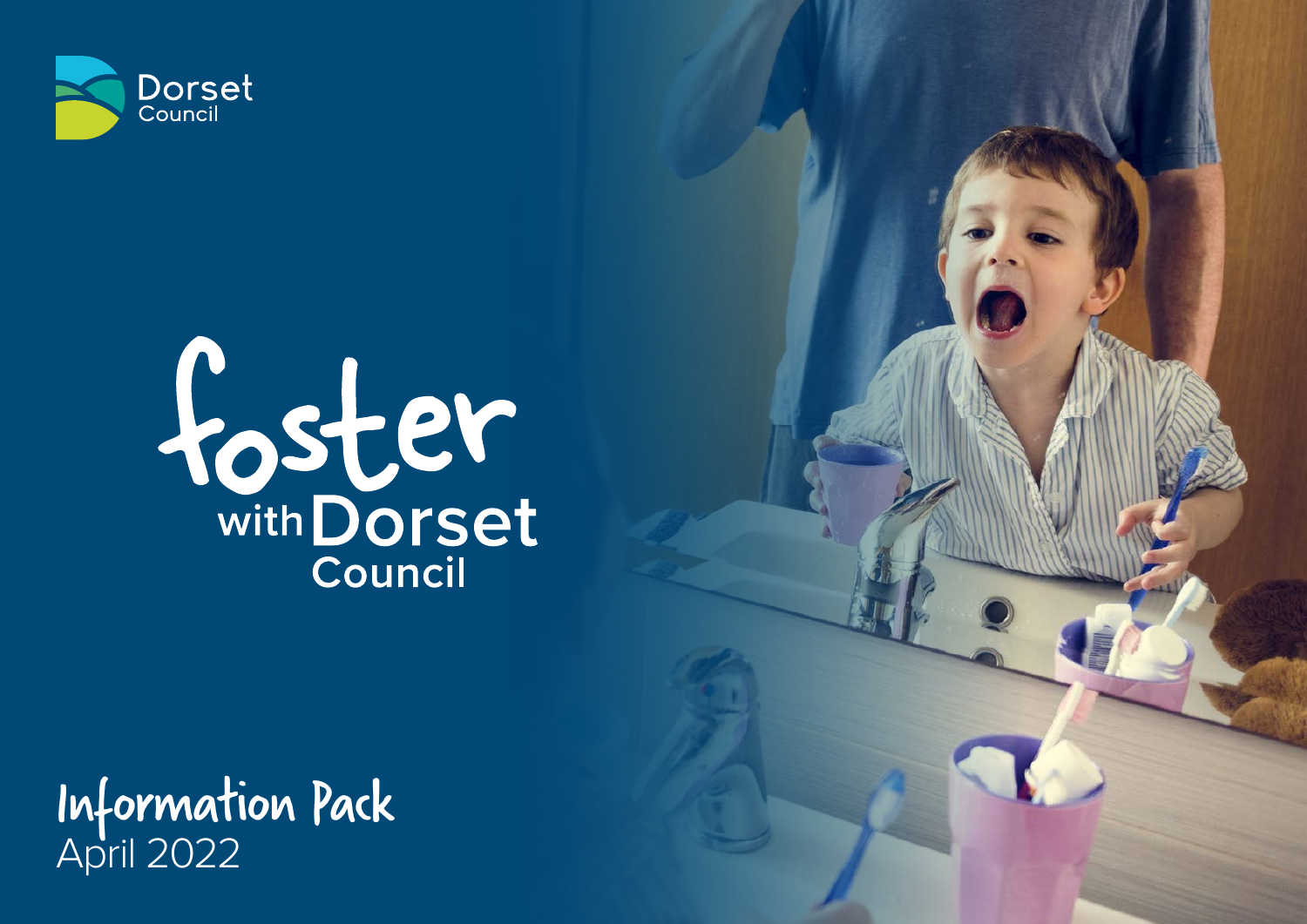

## Foster with Dorset **Overview**

**Dorset Council fostering service puts the children who need loving, local foster homes at the heart of everything we do.** 

Our focus is on keeping local children close to their schools, friends and birth families.

Thanks to our local knowledge, good connections to essential services and 24/7 wrap around support, we're best placed to find great foster carers for children and young people across Dorset.



#### **Contents**

| I'm new to fostering                     | 03 |
|------------------------------------------|----|
| I'm returning to fostering               | 04 |
| I'm looking to transfer                  | 05 |
| What is fostering?                       | 06 |
| What training and<br>support is offered? | 07 |
| <b>Allowances</b>                        | 08 |
| How to apply                             |    |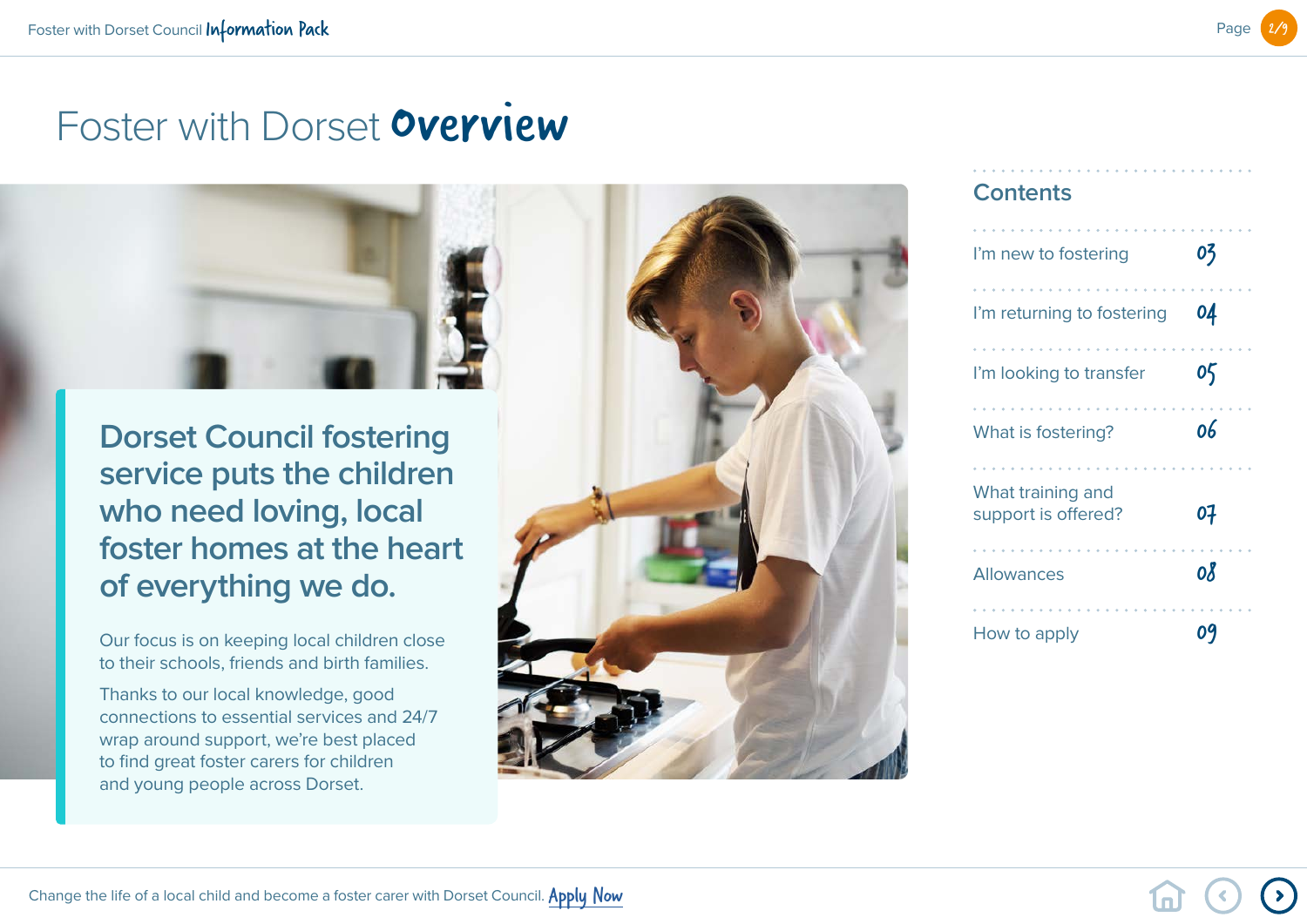## <span id="page-2-0"></span>I'm **new** to fostering

### **We know that becoming a foster carer isn't a decision you'll take lightly.**

It's a big commitment and there are many things you'll want to consider first.

Our focus at Dorset Council is to make sure that you've got all the information you need to help you decide if becoming a foster carer is the right path for you.

We're interested in hearing from people from all walks of life. So as long as you're…

- over 21
- interested in fostering
- and have a spare bedroom

…we'd welcome your application to become a foster carer with us.



#### **Why foster?**

#### Every 20 minutes, a child comes into care in need of a foster family in the UK.

By becoming a foster carer with Dorset Council, you'll be giving a young person the chance to lead a safe and fulfilled life by offering them a stable place to call home.

#### **Can I foster if…**

I have my own children? Yes! As a parent, you'll have plenty of useful skills for becoming a foster carer. Your children will be an important part of the process and their wellbeing is our priority.

#### I've never had children? Of

course! We provide all our newly approved carers with a training and support package to equip them with all the skills and knowledge they need to be great foster carers.

I have a job? Yes! As long as you have enough time to dedicate to fostering, including contact time, meetings, training and other responsibilities.

I live in a rented home? Yes! Plenty of our foster carers live in rented homes. All we ask is that you can demonstrate stability in your home and have a spare room available.

I'm retired? Yes! There's no upper age limit to fostering. You just need to be fit and healthy enough to take on the responsibility of looking after a child.

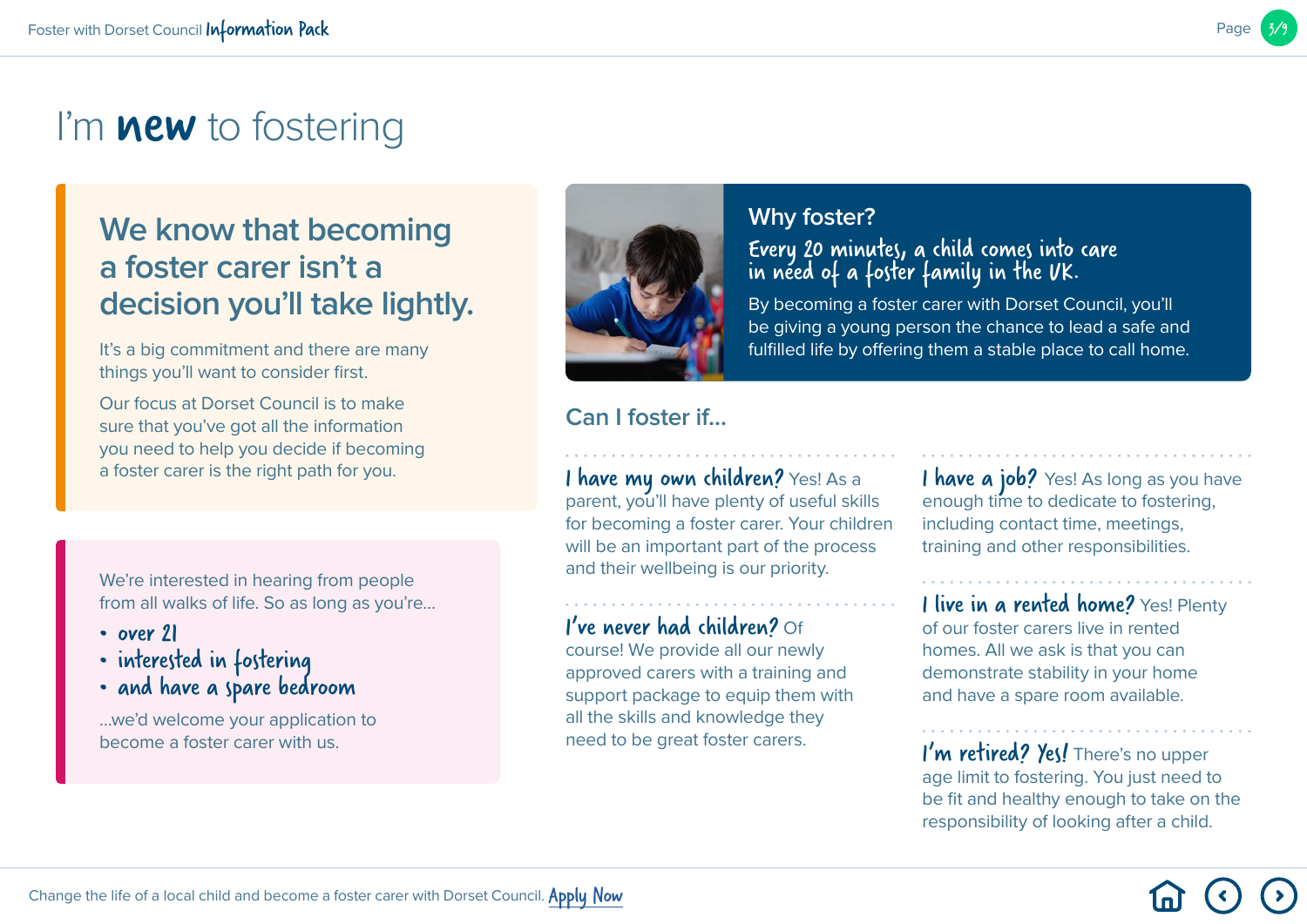## <span id="page-3-0"></span>I'm **returning** to fostering

### **We're delighted that you're thinking of returning to fostering.**

We don't need to tell you how rewarding being a foster carer is, or how challenging it can be – as you already know! Instead, we'll tell you everything you need to know about becoming a foster carer with Dorset Council and why you should choose us.

#### **Why foster with us?**

**Dorset Council fostering service puts the children who need loving, local foster homes at the heart of everything we do.**

Our focus is on keeping local children close to their schools, friends and birth families.

Thanks to our local knowledge, good connections to essential services and 24/7 wrap around support, we're best placed to find great foster carers for children and young people across Dorset.

#### **What type of foster care can you offer?**

There are many different types of foster care. At Dorset Council, we have particular need for foster carers for teenagers, young people with complex needs and sibling groups.

#### **Our training and support package**

Our foster carers get an extensive training and support package throughout their fostering journey that's tailored to their needs.

This includes access to the Foster Carer Training Handbook which details all the courses available to you. You'll also have access to our online training.

Once you've been approved as a carer with Dorset Council, we'll provide visits every month to make sure things are going well, with regular telephone contact and additional support visits as needed.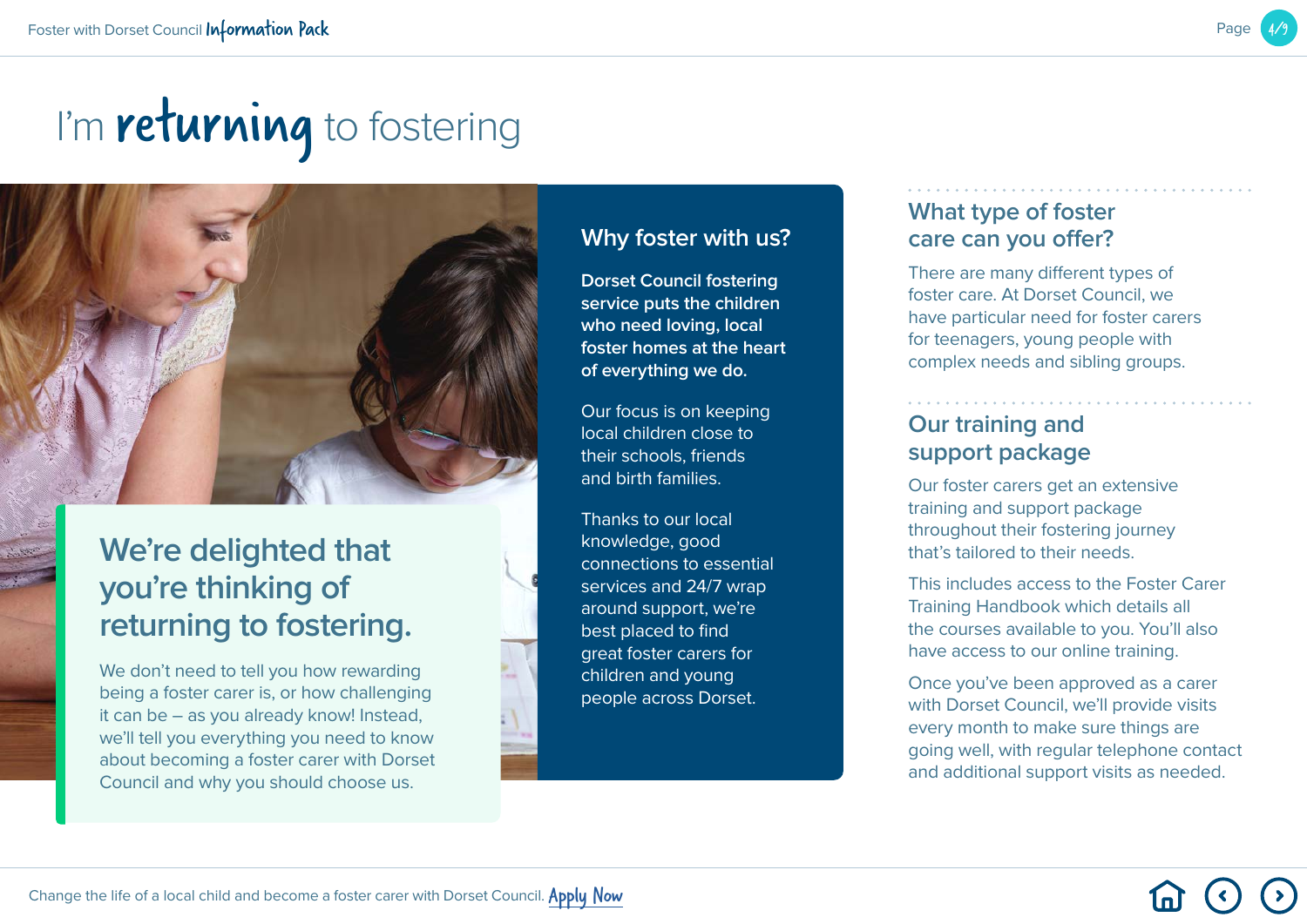## <span id="page-4-0"></span>I'm looking to transfer

**Starting your journey as a foster carer with one local authority or independent fostering agency doesn't mean you can't make a change.** 

If you're considering transferring to Dorset Council, we'd be delighted to hear from you.



#### **Why foster with us?**

Dorset Council fostering service puts the children who need loving, local foster homes at the heart of everything we do. Our focus is on keeping local children close to their schools, friends and birth families.

Thanks to our local knowledge, good connections to essential services and 24/7 wrap around support, we're best placed to find great foster carers for children and young people across Dorset.

#### **How do I transfer?**

Our foster carers get extensive training and the process of transitioning to become a foster carer is nice and simple.

Once you've decided that you'd like to transfer, the first thing to do is get in touch with us.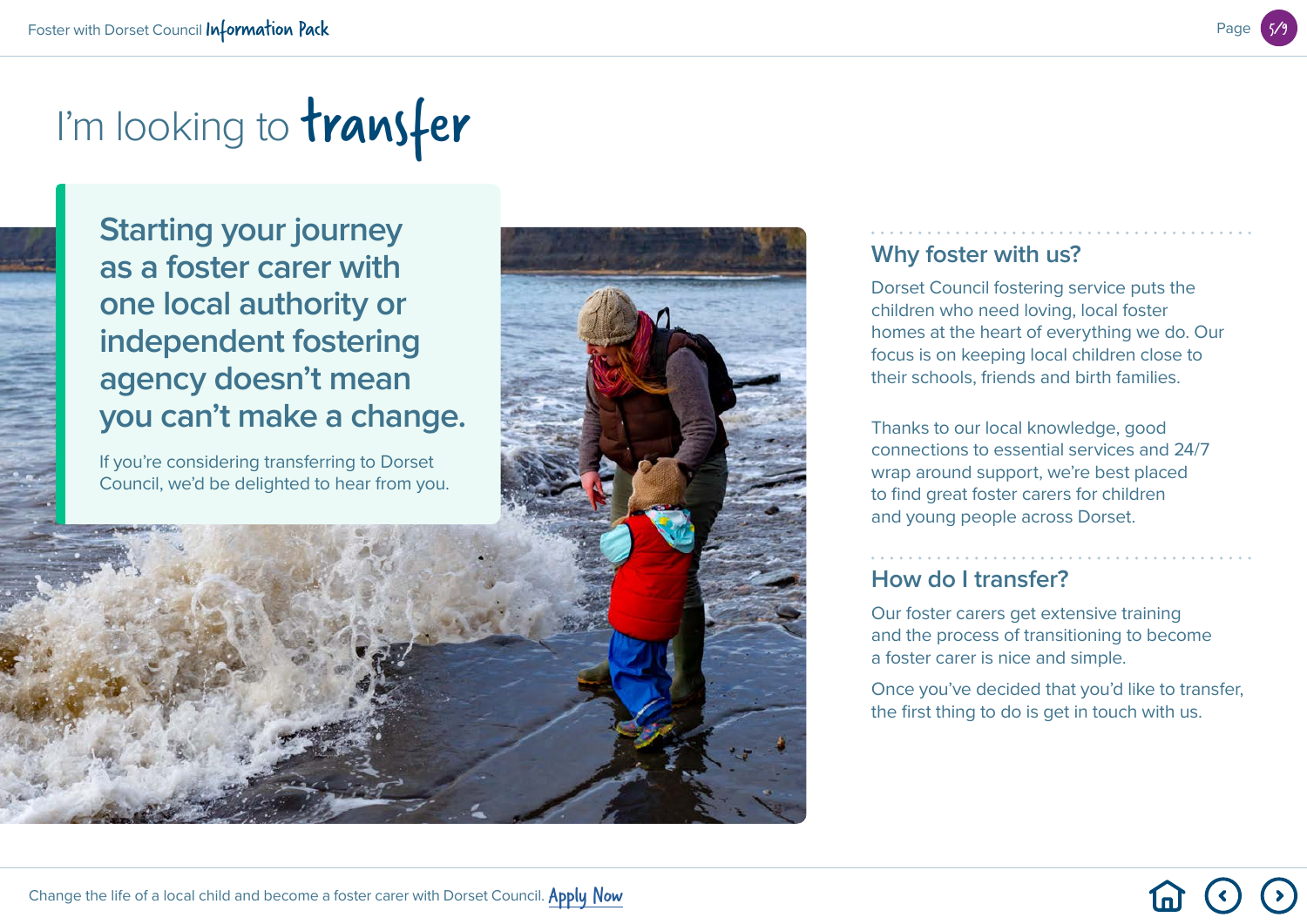

# <span id="page-5-0"></span>What is **fostering?**

### **There are many different types of foster care.**

At Dorset Council, we have particular need for foster carers for teenagers, young people with complex needs and sibling groups.

**Here are some of the other different types of foster care.**

Short-term foster carers look after children before they move to a longer-term family or return to their family home. The care and attention they give the children can help prepare them for their next move.

Long-term foster carers will look after children throughout their childhood or sometimes beyond under staying put arrangements. Foster carers will support children to keep in touch with the people and places that are important to them to maintain lifelong links and at every step be working towards independence.

Parent and child foster carers offer a home to both parent and child, providing extra help and care to support parents to successfully care for their child. Family and Friends or Connected Carers – care for a child who they know or who is part of their family.

Respite foster carers provide care for children over a short period of time for example at weekends or overnight during the week. Respite carers provide families and foster carers with a network of support.

Specialist family carers are provided by the Harbour service for children on the edge of care and in care. Each foster carer will offer a home and support for young people with particularly complex needs. Specialist Family carers are carers who have been specifically chosen for their ability to provide this intensive and dedicated care.

Foster for adoption carer are carers who care for babies and young children where the plan may be for adoption or return to their birth family.

Supported lodgings carers provides homes for young people age 18 to 25-year-olds who need a guiding hand as they move towards independence.

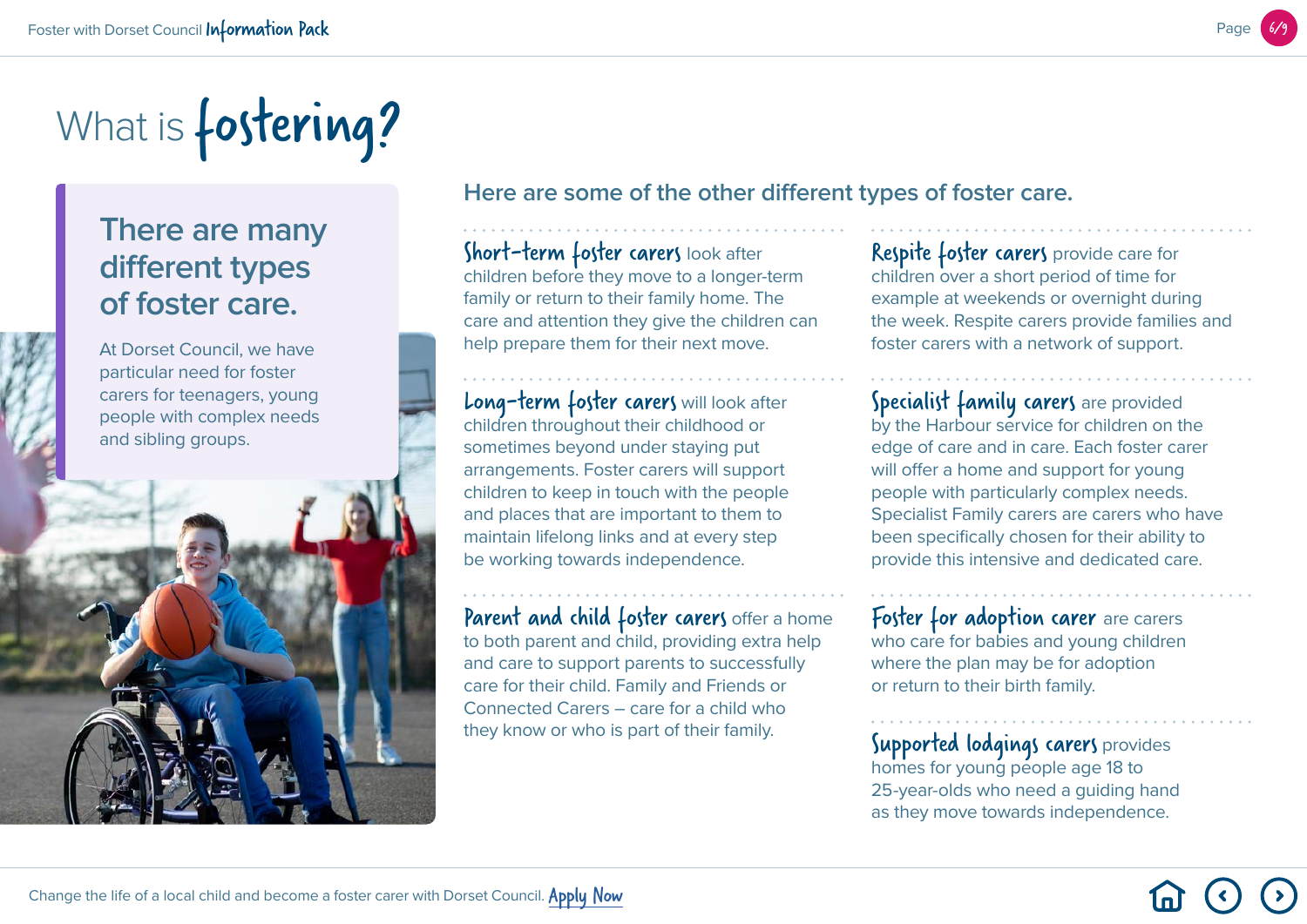# <span id="page-6-0"></span>What training and support is offered?

#### **Our approach**

#### **Keeping local children close to their schools, friends and birth families is really important to us at Dorset Council.**

Our fostering service helps children in care stay close to home by placing them with foster carers from their local communities. By doing this, we're able to offer young people throughout Dorset a loving, stable place to call home. By becoming a foster carer with Dorset Council, you'll become a part of a wider community of carers made up of over 191 households across Dorset.

You'll benefit from our 24/7 wrap around care and support, and will have easy access to all of our training and essential services.

#### Training

Our foster carers get an extensive training and support package throughout their fostering journey that's tailored to their needs. This includes access to the Foster Carer Training Handbook which details all the courses available to you. You'll also have access to our online training.

Within 12 months of your approval, or 18 months if you're someone who has a connection to the family, you'll be offered support to achieve your Training and Development Standards. You'll also be expected to keep a personal development portfolio up to date so you can show what learning and development you have completed.

#### **Wrap around support**

Once you've been approved as a carer with Dorset Council, we'll provide visits every month to make sure things are going well, with regular telephone contact and additional support visits as needed.

Through these visits, our fostering social workers will help you develop a consistent and quality approach to caring for the young people placed with you.

#### **Wider support is also available through:**

- **Support groups**
- **The Foster Carer Forum** *(which meets on a quarterly basis)*
- **The duty fostering and social work services**
- **An out of hours service**
- **Social events** *(such as our fostering fair and annual awards ceremony)*
- **Other events which may be organised through the year**

#### The Mockingbird Family Model

We will be launching a programme called Mockingbird later this year to deliver sustainable foster care in Dorset.

Mockingbird is a global award winning and pioneering programme led by The Fostering Network. It nurtures the relationships between children, young people and foster families, supporting them to build a resilient and caring community through a constellation of six to ten families which is led by a hub home carer.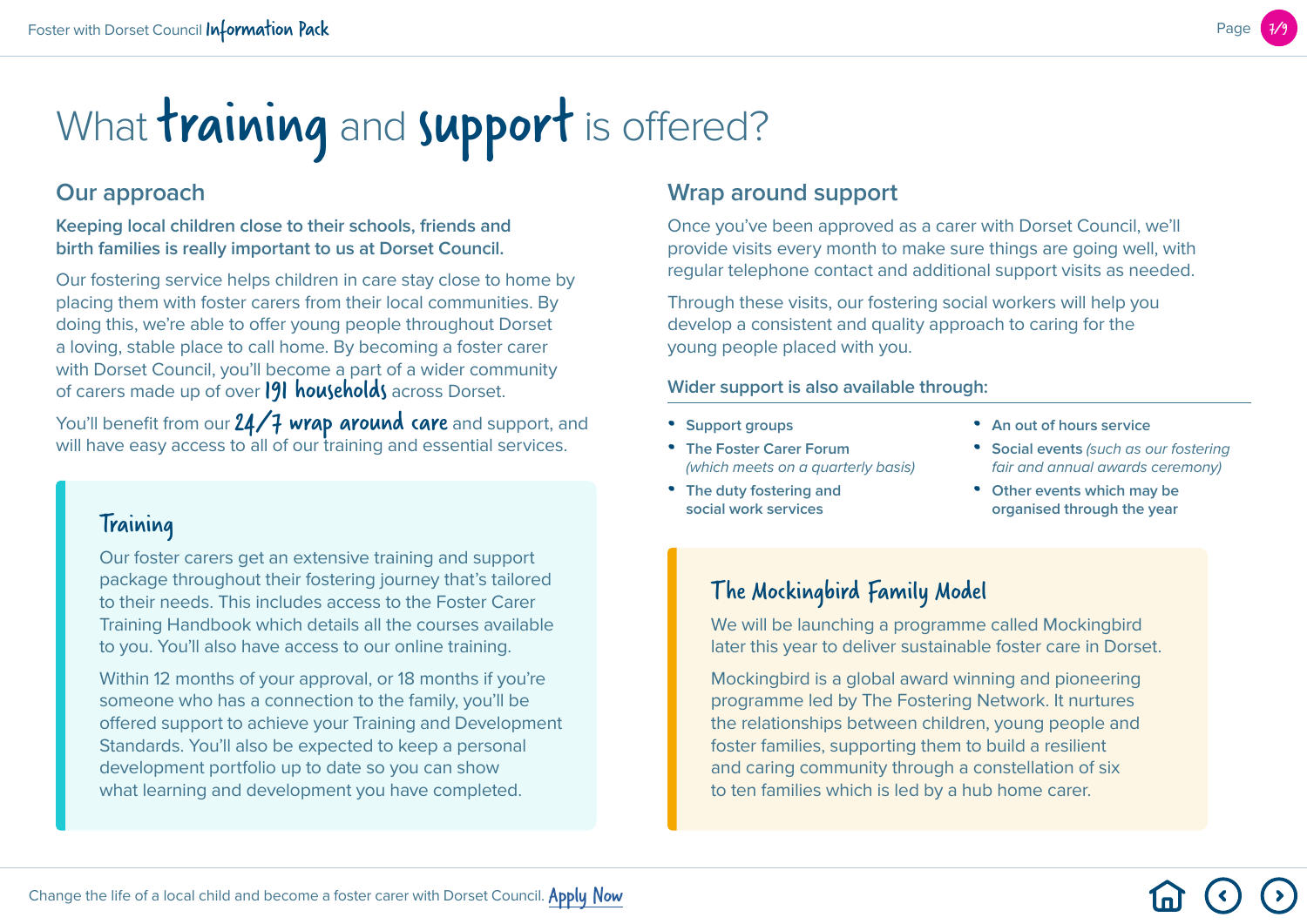## <span id="page-7-0"></span>Allowances

#### **Skills-level payments**

As a foster carer for Dorset Council, you'll receive a skillslevel fee for each child you foster based on your:

- Knowledge
- Experience
- Evidenced competencies

| <b>Skills Level</b>                                                                                                         | <b>Weekly fee per</b><br>child in care (LAC) |
|-----------------------------------------------------------------------------------------------------------------------------|----------------------------------------------|
| Level 1:<br>Newly recruited and connected persons                                                                           | £70                                          |
| Level 2:<br>Skilled (also includes connected persons<br>who've completed the training, support<br>and development workbook) | £110                                         |
| Level 3:<br>Advanced                                                                                                        | £180                                         |
| Level 4:<br><b>Specialist</b>                                                                                               |                                              |

#### **All-inclusive allowance**

The all-inclusive allowance (AIA) is meant to meet all the usual expenses you have when caring for a child as a foster carer. We pay AIA in 4 age bands:

| <b>Age Group</b>   | <b>Weekly AIA</b> |  |
|--------------------|-------------------|--|
| 0 to 4 years       | £146              |  |
| $5$ to $10$ years  | £168              |  |
| II to 15 years     | £208              |  |
| $16$ to $17$ years | £252              |  |

*We also pay additional allowances based on your skills level.*